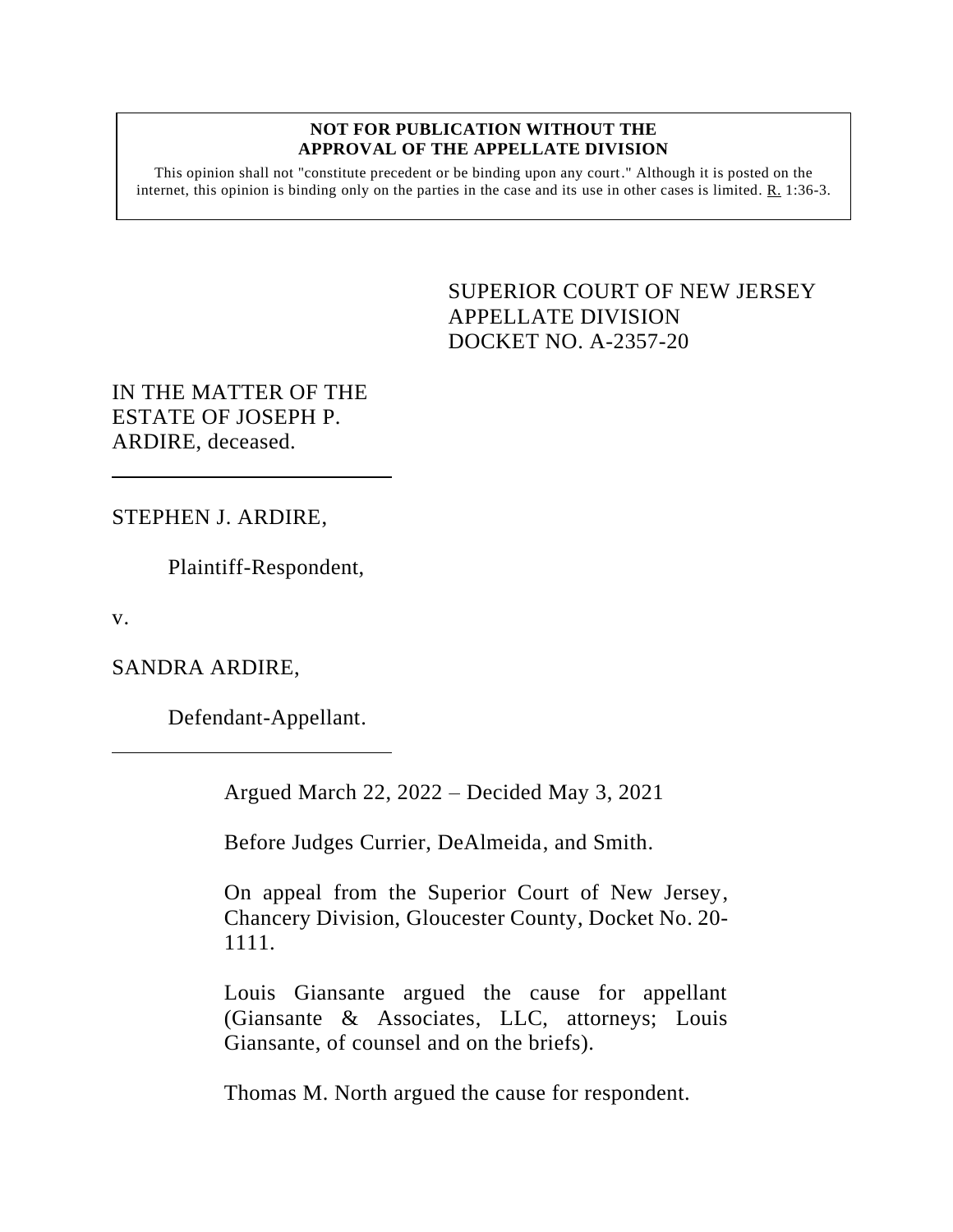## PER CURIAM

Stephen<sup>1</sup> and Sandra Ardire are siblings. Their father—Joseph—died in December 2019. Their mother—Teresa—died in May 2020, five months after her husband. This matter arises out of the trial court's interpretation of a specific clause in Joseph's will.

Joseph executed a will in 1995. At that time and until his death, Joseph owned ninety shares of the stock in J.P. Ardire, Inc.; Teresa owned the remaining ten shares. Stephen and Sandra were named as co-executors in the event Teresa could not act as the executor.<sup>2</sup> Article II of the will, entitled "Personal Possessions" states:

> I give all of my personal effects and jewelry, household effects and furniture, automobiles and accessories, and articles of a similar nature, together with policies of insurance thereon against loss of any kind, in accordance with a written statement or list signed by me and left with my [e]xecutor, [w]ill, or among my personal papers and effects. If no such statement or list is in existence at the time of my death, $[3]$  or to the extent that such statement or list does not dispose of all my

<sup>&</sup>lt;sup>1</sup> Because the parties share the same surname, we refer to them by their first names.

<sup>&</sup>lt;sup>2</sup> When the will was admitted to probate in January 2020, Teresa did not have the capacity to administer the will as executor.

<sup>&</sup>lt;sup>3</sup> Joseph did not leave a separate signed written statement or list.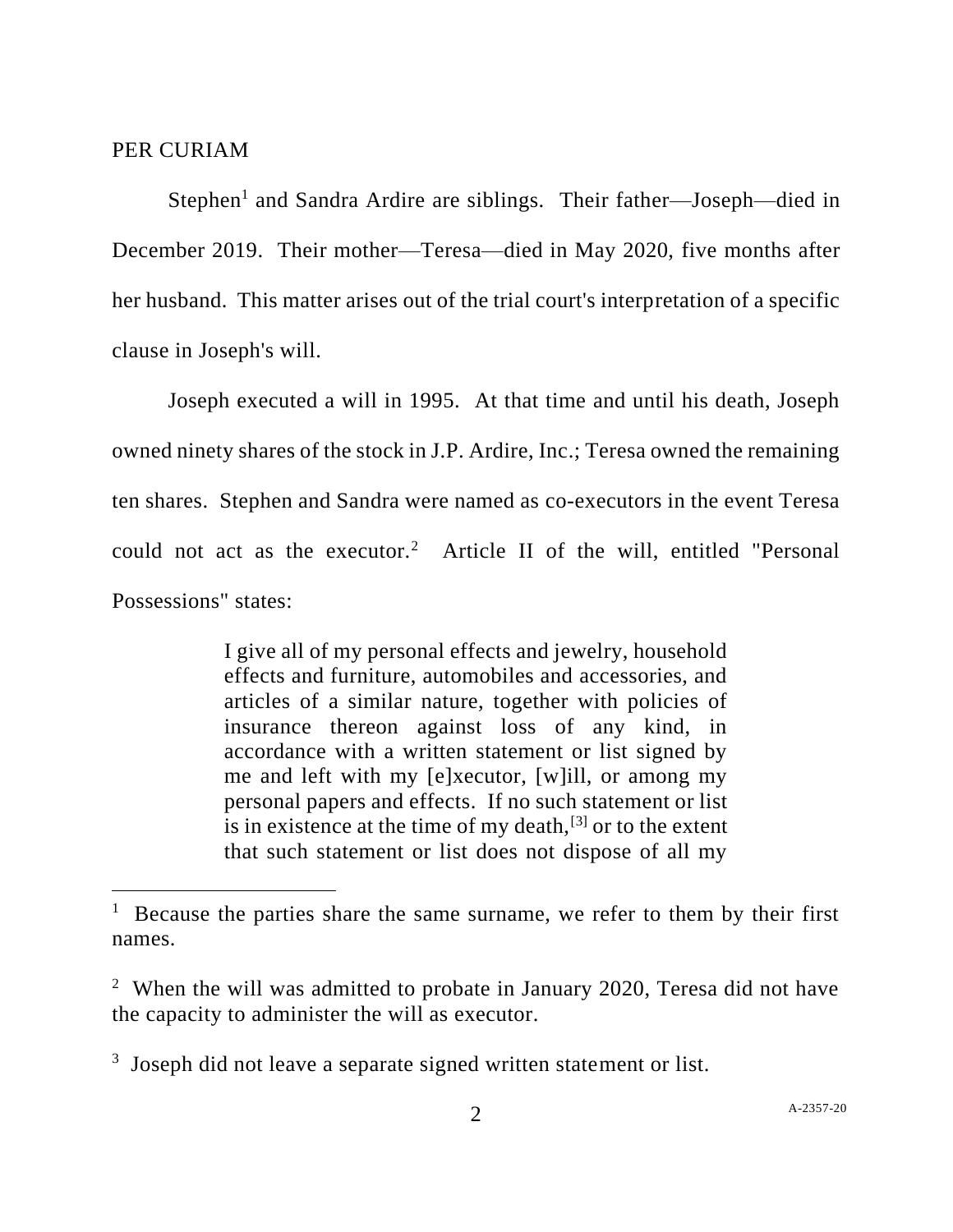personal possessions, I give such property to my wife, TERESA L. ARDIRE, if she shall survive me, and otherwise to my surviving children in equal shares.

Article III, "Residuary Estate," provides:

I give the remainder of my estate (specifically excluding any property over which I have a power of appointment) to the [t]rustee under [t]rust executed by me and dated the same date as this [w]ill, to be held for the uses and purposes therein stated.

In July 2020, Stephen presented an order to show cause and verified complaint seeking an order: (1) to declare, adjudge, direct, and set aside the probate of Joseph's will and any testamentary trust; (2) to revoke any appointments of Sandra or any other person as personal representative or trustee of Joseph's estate or trust; (3) to direct Sandra to provide an accounting relating to Joseph's assets, debts, distributions, will, or trusts; (4) to restrain Sandra from dispersing or spending estate or trust assets without court approval; and (5) to provide any other equitable relief the court finds equitable and just. Stephen also demanded an accounting from Sandra regarding her actions taken on behalf of Joseph's estate or trust while he was alive and after his death. The record reflects the court rendered an accounting of the estate. It is unclear what other relief was granted.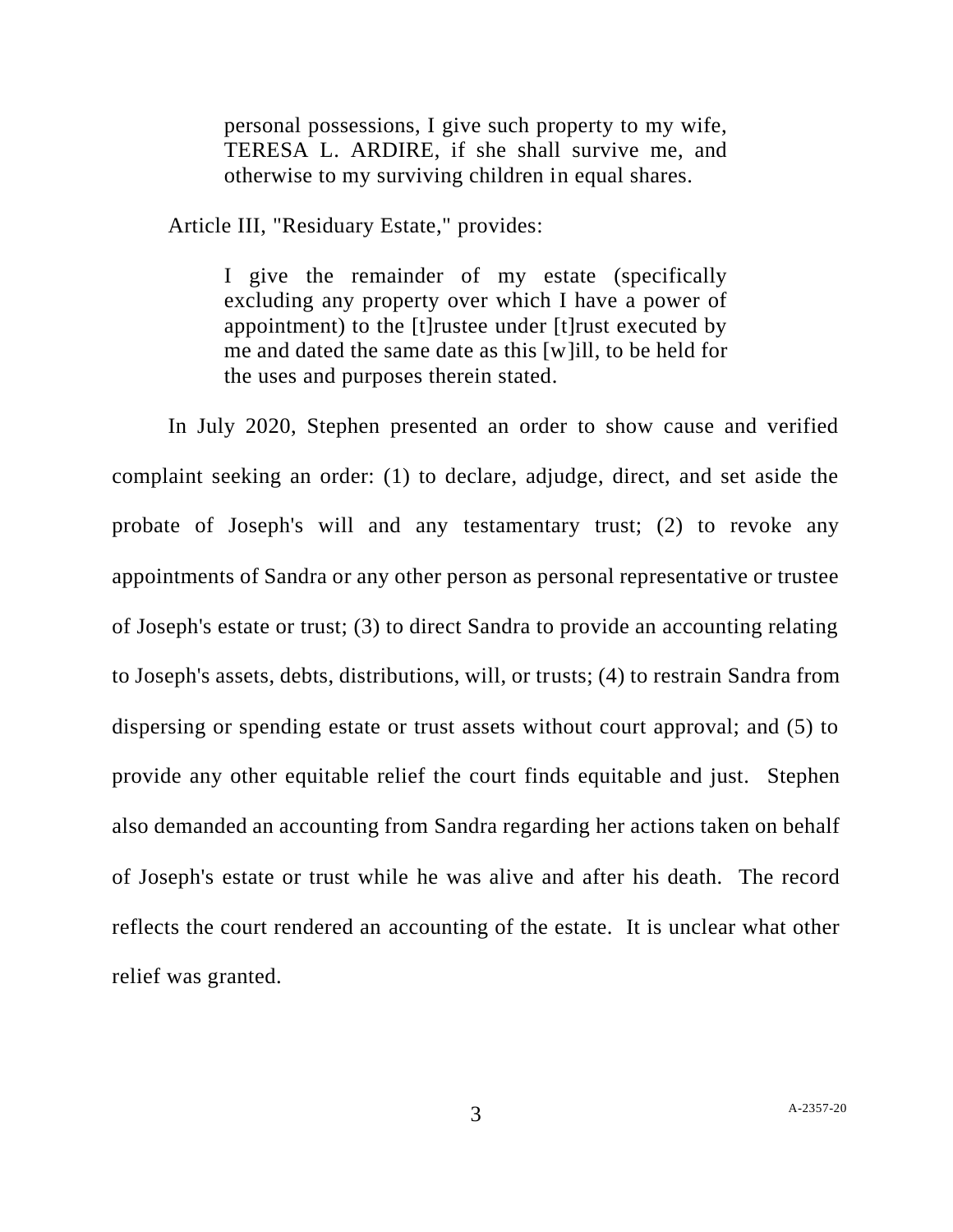In February 2021, Sandra, as executrix of Teresa's estate, moved for an order authorizing the transfer of ninety shares of J.P. Ardire Inc. stock<sup>4</sup> to Teresa's estate. The dispute between the siblings centered on whether the ninety shares passed under Article II "Personal Possessions," or whether the shares fell into Article III, the "Residuary Estate" clause. If the shares are classified as personal possessions, they would be distributed to Teresa's estate.<sup>5</sup> However, if the shares are not personal possessions, then the shares would be distributed according to the terms of Joseph's trust.

In an oral decision issued February 24, 2021, the trial court found that "a reading of the will [does not] indicate that [Joseph] intended stocks to be passed under Article [II] and that . . . the definition of stock and tangible personal property do[es] not support the application of Article [II] to the stock certificate."

In reaching its decision, the court noted the "stocks were not named by [Joseph] . . . under [the] personal possessions [clause]." In addition, the court relied on N.J.S.A. 3B:3-11, which allows a testator to dispose of "tangible personal property" by a handwritten list. The court found the stock shares were

<sup>&</sup>lt;sup>4</sup> The shares are the only potential probate assets of Joseph's estate.

<sup>5</sup> Sandra is the sole beneficiary of Teresa's estate.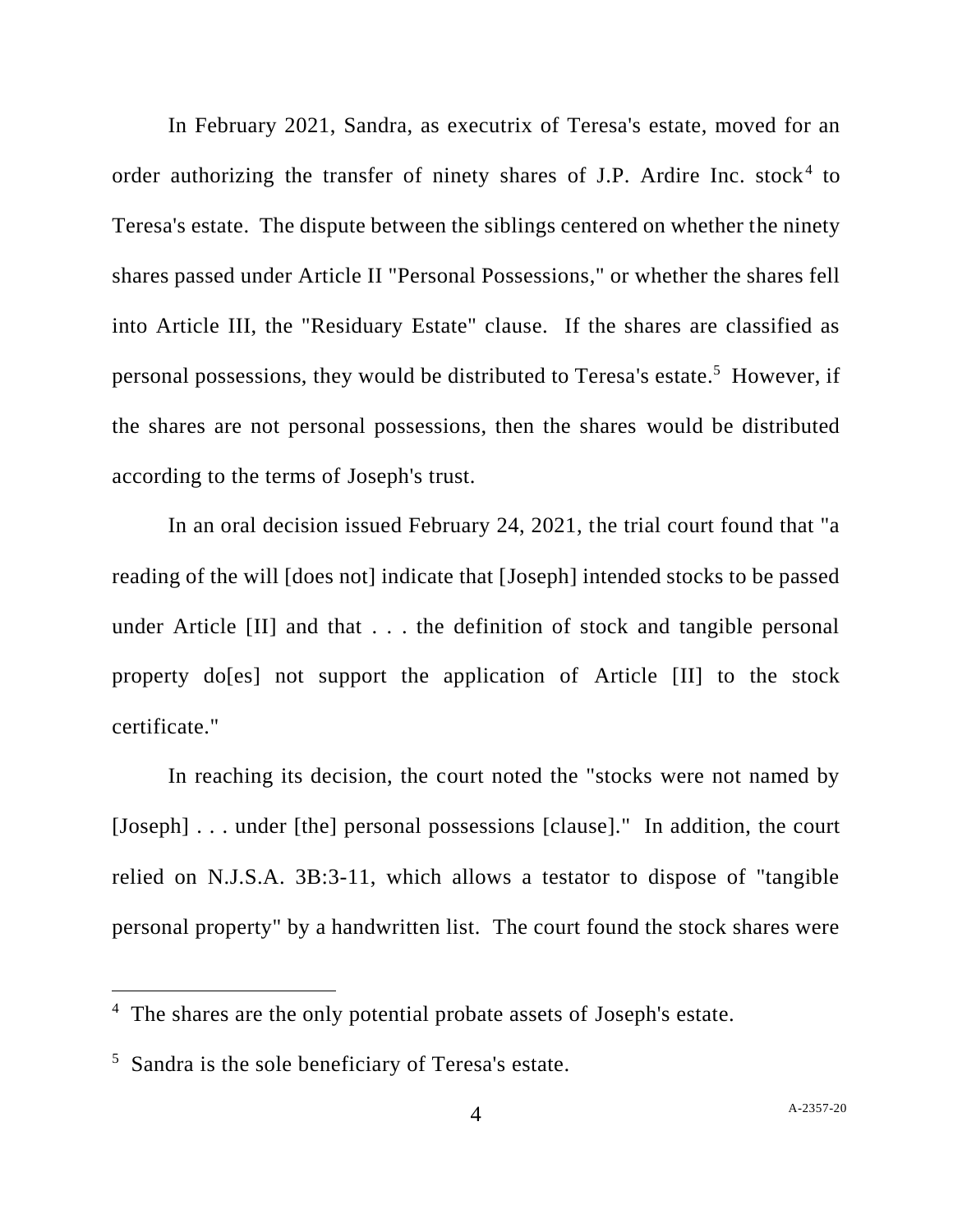not tangible personal property, and Joseph did not intend them to be included in the personal possession clause as they were not specifically listed like other denoted items. Therefore, the trial court concluded that "stock[s] cannot . . . be tangible personal property as defined as personal possession[s] under Article  $[II].$ "

In its March 24, 2021 order, the court found the stock shares did not pass under Article II "because they are securities, and not personal possessions, personal effects, or tangible personal property under N.J.S.A. 3B:3-11." Accordingly, the court ordered that the shares be distributed under Article III the residuary estate clause.

Our review of rulings of law and issues regarding the applicability, validity or interpretation of laws, statutes, or court rules is de novo. See Meehan v. Antonellis, 226 N.J. 216, 230 (2016) (quoting Mortg. Grader, Inc. v. Ward & Olivio, L.L.P., 438 N.J. Super. 202, 210 (App. Div. 2014)) (appellate courts interpret statutes and court rules de novo). A "trial court's interpretation of the law and the legal consequences that flow from established facts are not entitled to any special deference." Rowe v. Bell & Gossett Co., 239 N.J. 531, 552 (2019) (quoting Manalapan Realty, L.P. v. Twp. Comm. of Manalapan, 140 N.J. 366, 378 (1995)).

5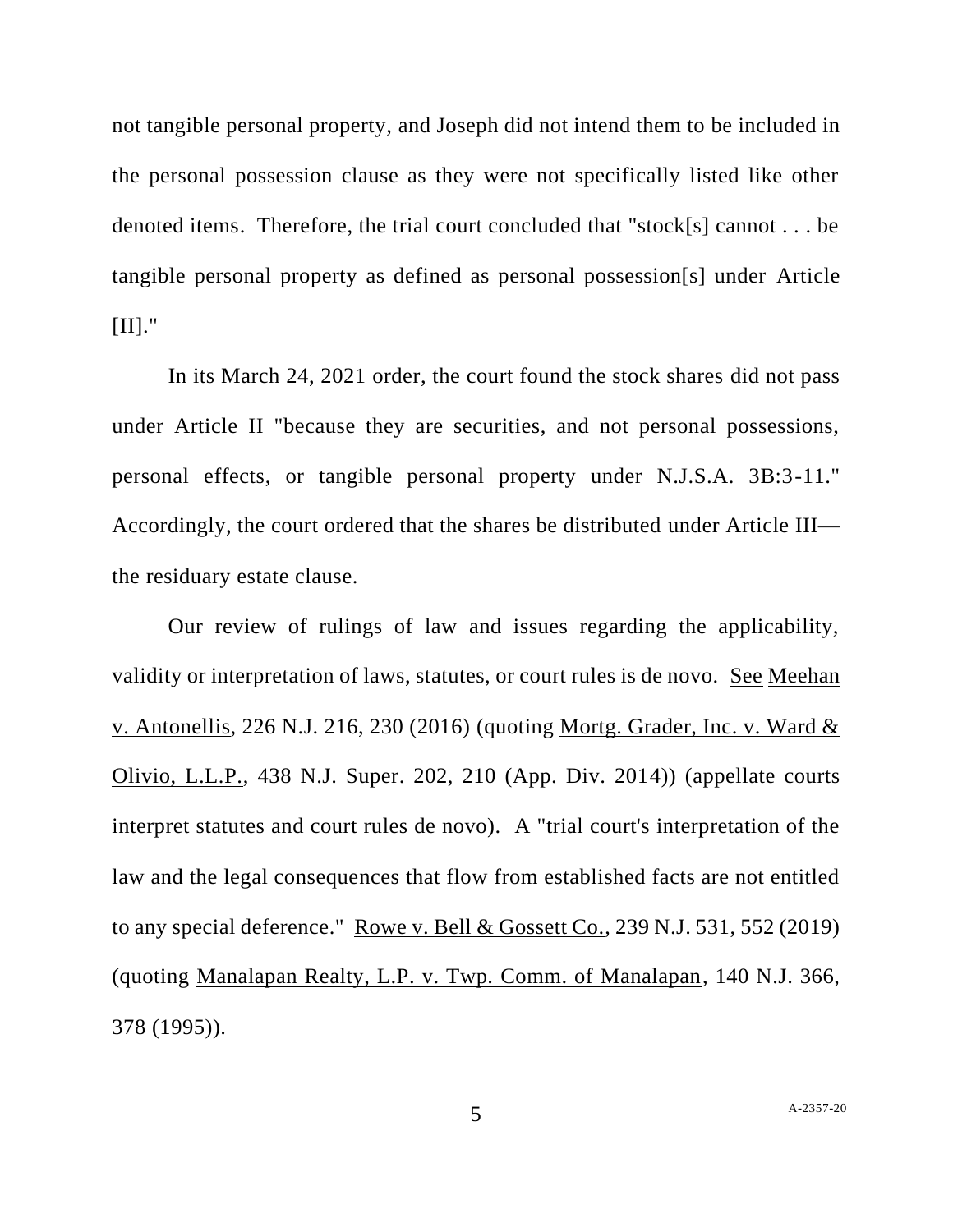Sandra challenges the court's interpretation of the will. She notes the court characterized the issue before it as whether the stocks were tangible personal property. However, she contends the stocks were personal possessions to be included under Article II. And that "personal possessions" is a broader category than "tangible personal property." Therefore, Sandra asserts the trial court erred in limiting the plain language of Article II.

In considering whether stocks are "personal possessions" under Article II, the trial court, and this court, in our de novo review, must determine Joseph's intent. "In interpreting a will, [the court's] aim is to ascertain the intent of the testator." In re Estate of Payne, 186 N.J. 324, 335 (2006). Our Supreme Court has adopted the "doctrine of probable intent," which recognizes courts should give "primary emphasis" to the testator's "dominant plan and purpose" as it appears "when read and considered in . . . light of the [will's] surrounding facts and circumstances." Ibid. (citing Fidelity Union Tr. Co. v. Robert, 36 N.J. 561, 564-65 (1962)).

Here, the surrounding facts and circumstances are limited to the will's language. Under Article II, Joseph gave "all of [his] personal effects and jewelry, household effects and furniture, automobiles and accessories, and articles of a similar nature, together with policies of insurance thereon against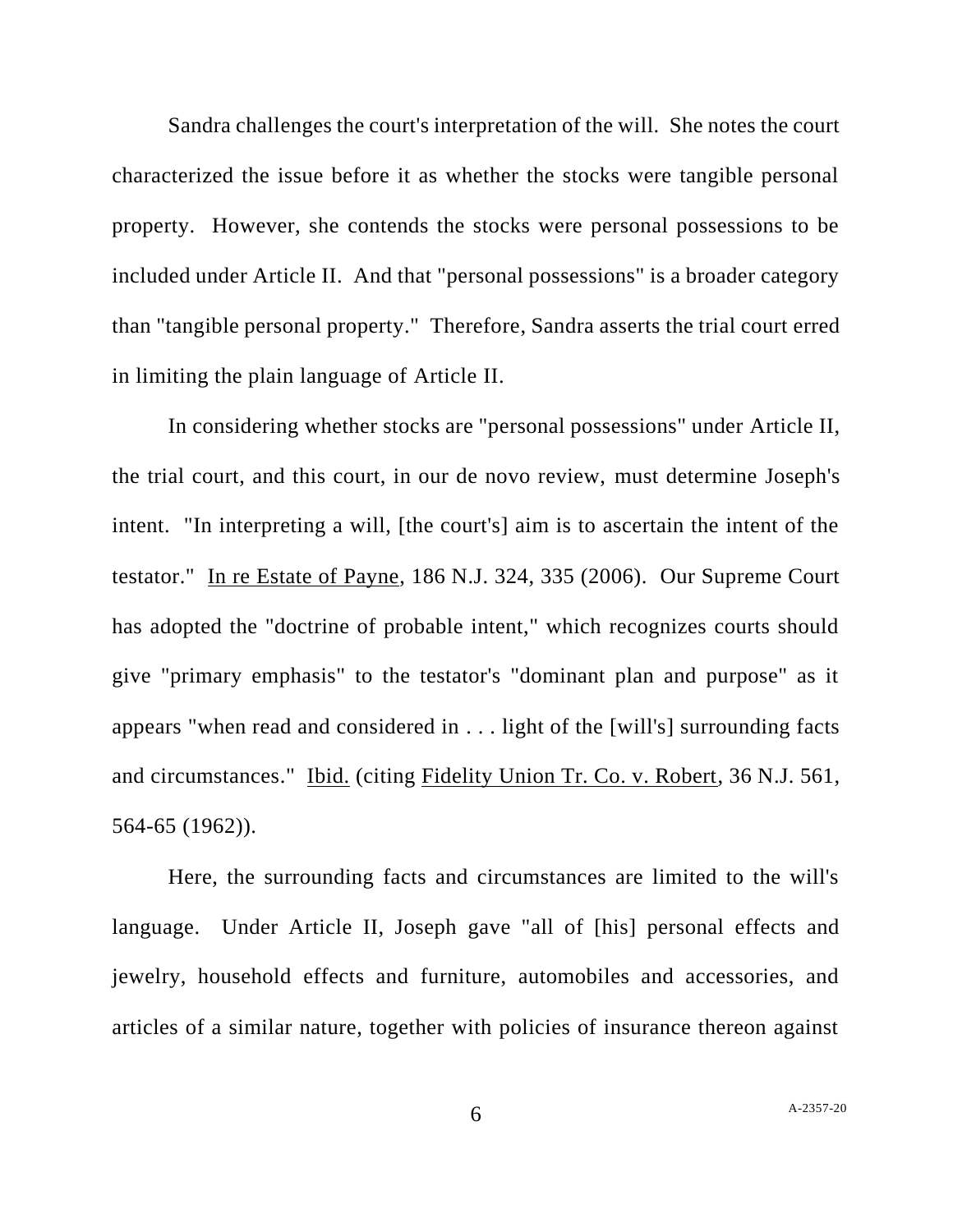[any] loss . . . in accordance with a written statement or list signed by [him]." And, in the event the written statement or list did not exist or dispose of all his personal possessions, Joseph devised his "personal possessions" to Teresa if she survived him.

Joseph did not address the ninety stock shares in his will nor did he leave a separate, signed written statement devising his personal possessions. Therefore, the shares can only be distributed to Teresa's estate if they are "personal possessions" under Article II.

Under the plain language of the will, it is evident that Joseph did not intend to include the stock shares as personal possessions. He included specific items as "personal possessions," including "personal effects and jewelry, household effects and furniture, automobiles and accessories, and articles of similar nature, together with policies of insurance." When construing a will, courts apply the "ejusdem generis rule," which dictates "where general words are followed by words of a particular and specific meaning, such general words are not to be construed in their widest extent, but are to be held as applying only to . . . things of the same general kind or class as those specifically mentioned." Abeles v. Adams Eng'g Co., 64 N.J. Super. 167, 176 (App. Div. 1960) (citing Black's Law Dictionary 608 (4th ed. 1951)). Therefore, "personal possessions" should not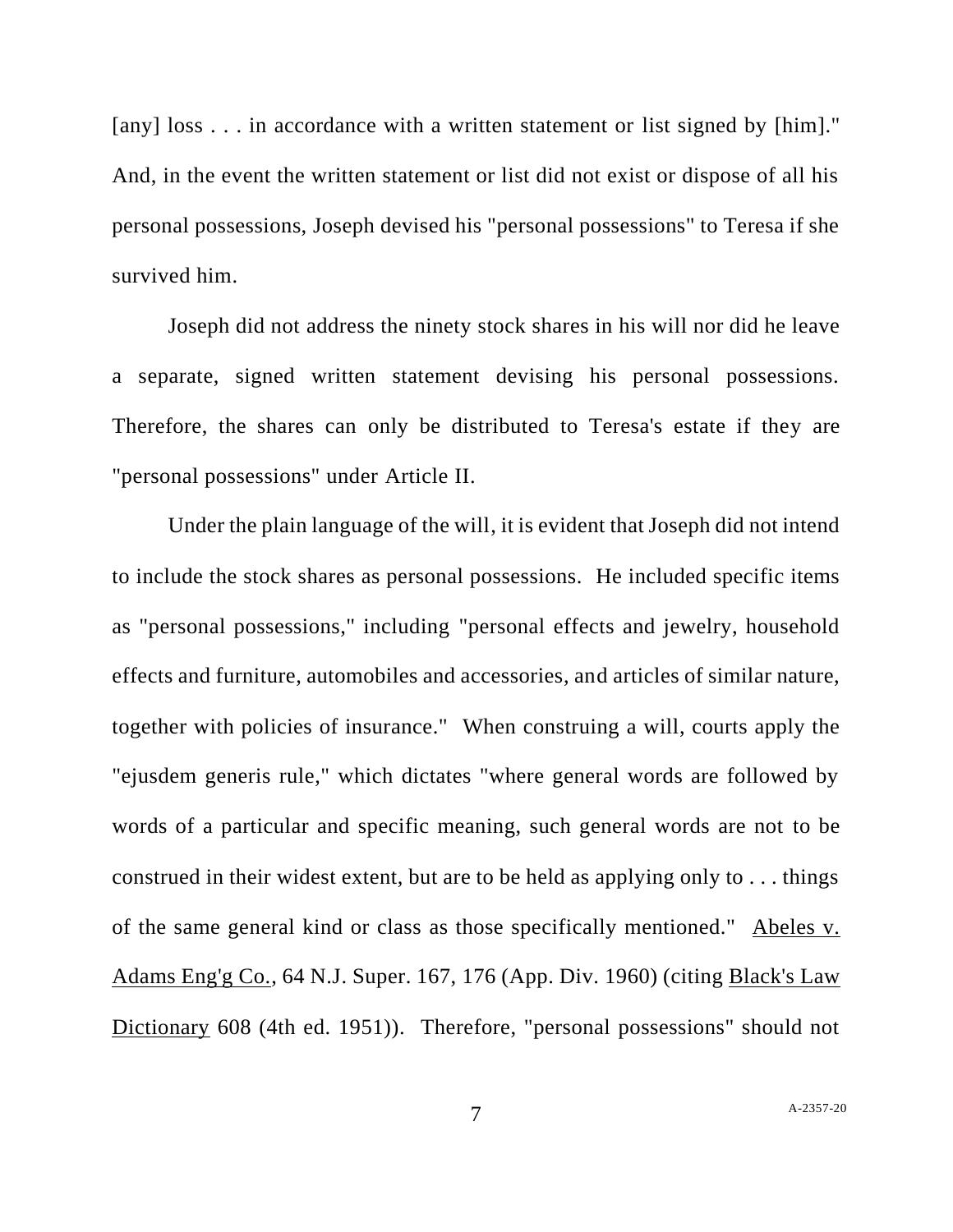be construed widely, but instead should be limited to items of the same class as those listed. Stock shares are not within the same class as "personal effects and jewelry, household effects and furniture, automobiles and accessories" or "policies of insurance . . . ." Therefore, the court did not err in its interpretation of Article II.

Sandra further asserts that Joseph's reference to "personal effects" in Article II was not intended to limit personal possessions to "tangible personal property" referred to in N.J.S.A. 3B:3-11. That statute provides:

> A will may refer to a written statement or list to dispose of items of tangible personal property not otherwise specifically disposed of by the will, other than money . . . . The writing may be referred to as one to be in existence at the time of the testator's death; it may be prepared before or after the execution of the will . . . .

Although the trial court may have misspoken when it found that, under N.J.S.A. 3B:3-11, stocks can only be devised under Article II if the shares are "tangible personal property," Joseph did not leave a list that disposed of tangible personal property. Therefore, for the reason stated above, because the term "personal possessions" is limited by the terms "personal effects," "jewelry," "household effects and furniture," "automobiles and accessories," and "articles of a similar nature, together with policies of insurance," the shares do not fall under Article II.